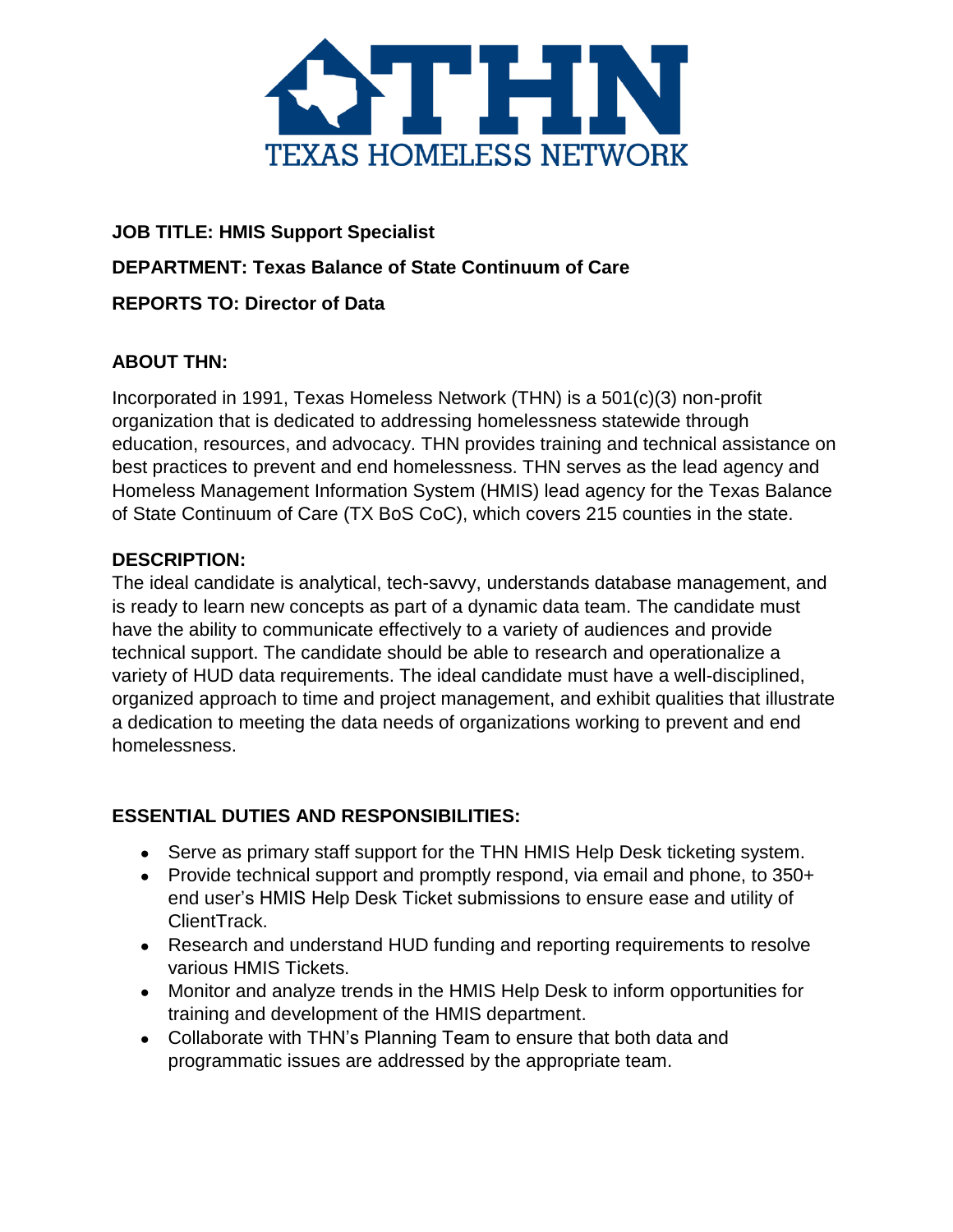

- Maintain familiarity of and competency with the U.S. Department of Housing and Urban Development (HUD) HMIS Data Standards and assist the HMIS Team with translating content to partner agencies.
- Support the Training Coordinator with Annual HMIS webinars and other trainings
- Perform other duties as assigned in collaboration with the Texas Balance of State team.

# **QUALIFICATIONS:**

No specific degree is required for this position. Interested candidates should highlight any education or training they have received that will lend to this role.

## *Required*

- Passion for social justice issues and desire to work toward the goal of ending homelessness.
- Analytical and database management ability sufficient to evaluate data needs and implement and maintain systems within HMIS.
- Proficient in Microsoft Office and Google Suite products.
- Proven ability to manage multiple projects simultaneously.
- Strong ability to collaborate with others to plan, implement, and finish high-quality projects.
- Excellent communication skills, both oral and written, and with all levels of management, staff, and external clients, especially those who are not well versed in computer technology.
- Strong customer service skills. Able to problem solve and diagnose complex tasks.
- Knowledge and experience using various software programs, supporting the use of these software packages, system networking, and communications.
- Ability to research technical documents and translate into digestible information for partner agencies.

# *Preferred*

- Demonstrate the skill and ability to effectively provide quality support in a high volume environment.
- HUD specific funding knowledge including RHY, PATH, SSVF, and ESG.
- Demonstrate technical aptitude and the ability to learn new software and application technology quickly.
- Experience conducting webinars and virtual trainings.
- Experience using Eccovia ClientTrack or another HMIS software.
- Knowledge of the HMIS Interim Rule, Data Standards, and Data Dictionary.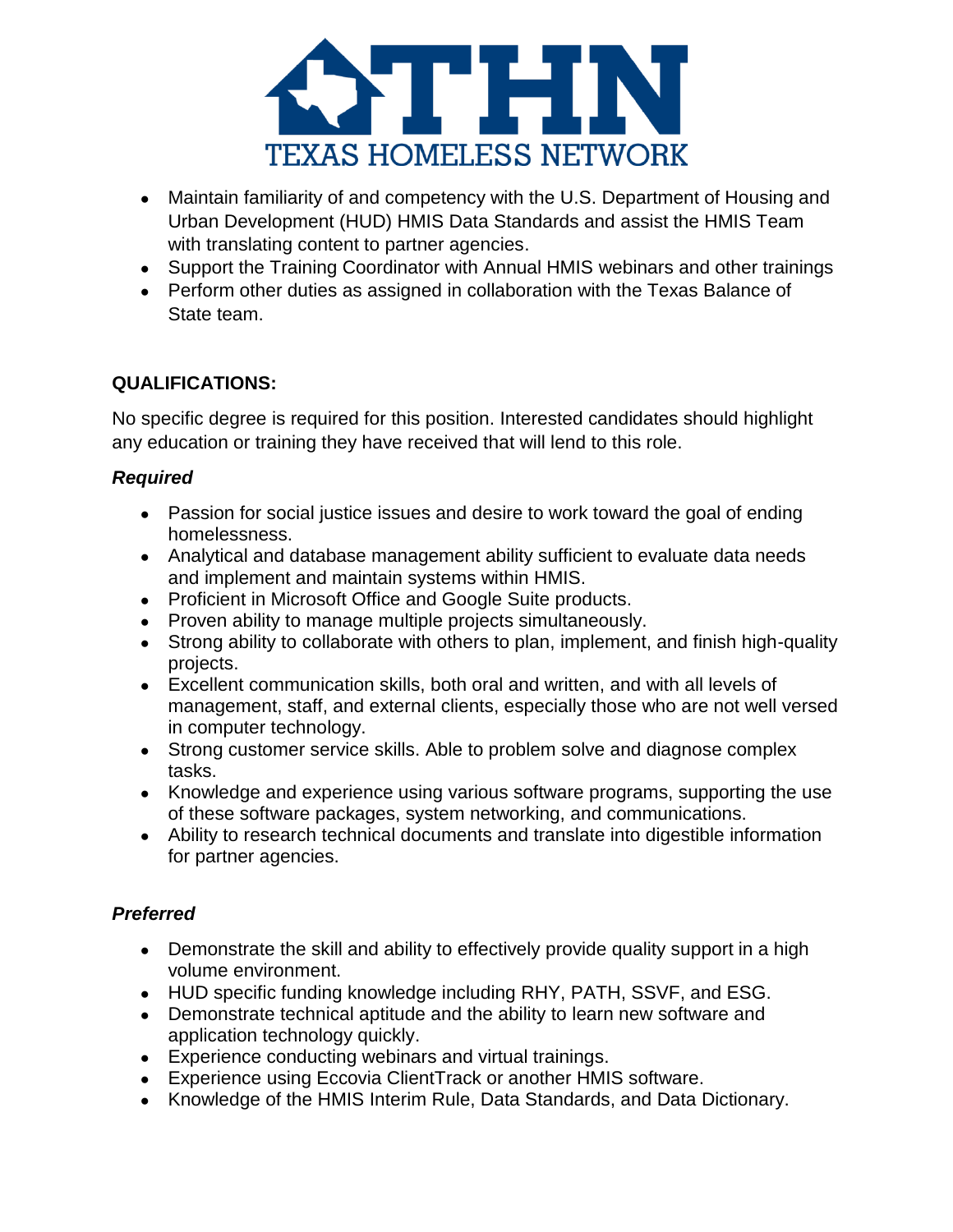

#### **WORKING CONDITIONS:**

- Remote work possible
- Must be available to travel within Texas up to 15 percent of the time with 2 weeks' notice
- Available for nights and weekends during large projects like the HUD Data reporting, Point-in-Time Count, CoC Program NOFO, or other funding competitions. Unlikely to be more than once per quarter.
- Must reside in the State of Texas.

## **PAY AND BENEFITS:**

- This is a salaried position starting at \$45,000, commensurate with experience.
- THN offers generous employee benefits including:
	- o 100% employer-paid health, dental, vision insurance, and 50% employerpaid for dependents
	- $\circ$  2% employer matching 401(k) retirement plan
	- o Paid time off such as vacation, sick, holidays, self-care days, and winter break
	- $\circ$  12 weeks paid parental leave
- Flexible work schedule and opportunity to distance work with supervisory approval.
- This position is grant-funded, and employment is contingent on the continued receipt of grant funds.

## **HOW TO APPLY**:

Email a cover letter, resume, and list of three references to [lindsay@thn.org.](mailto:lindsay@thn.org) This position will remain open until filled. Only those selected for an interview will be contacted. Please include "HMIS Support Specialist" in the subject line.

We are committed to Employment Equity, and we encourage applications from all qualified candidates. THN is an Equal Opportunity employer that offers positions with varying skill levels and responsibilities that amplify our mission. We strongly encourage members of traditionally underrepresented communities to apply, including those with a lived experience of homelessness; people of color, LGBTQ identified people, gendernonconforming people; as well as individuals with disabilities, veterans, and people who speak a language in addition to English.

## **INTERVIEW PROCESS:**